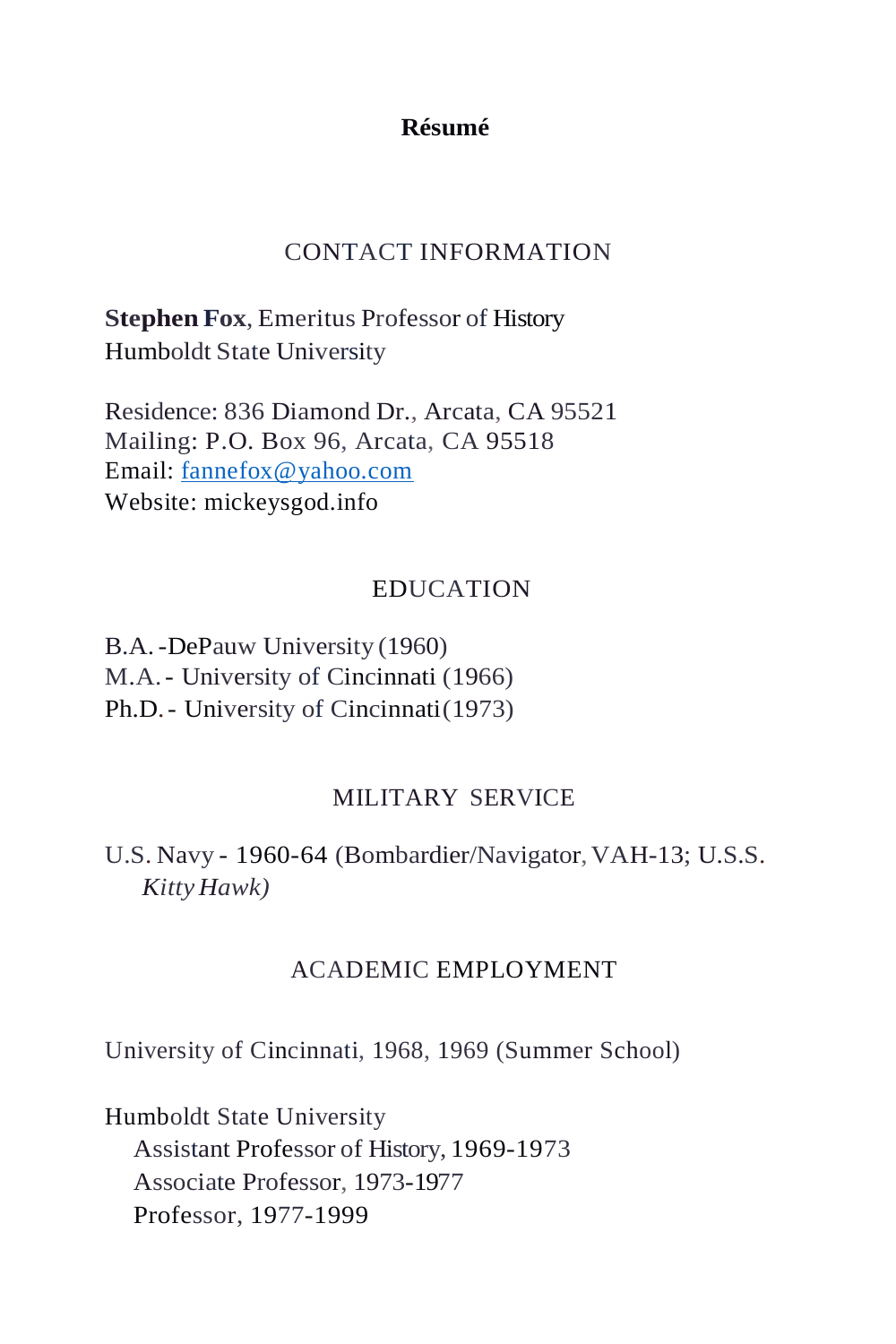## **BOOKS**

#### **Nonfiction**:

- *America's Invisible Gulag: A Biography of German American Internment and Exclusion in World War II: Memory & History* (New York: Peter Lang Publishers, 2000).
- *Fear Itself: Inside the FBI Roundupof German Americans during World War II: The Past as Prologue* (New York: iUniverse, Inc., 2005); republished as: *'Against All Enemies': The United States v. German Americans in World War II* (Amazon.com, 2018).
- *Homeland Insecurity: Aliens, Citizens, and Wartime Challenges to American Civil Liberties* (Amazon.com, 2009-2019).
- *Identity Politics in Jacksonian Ohio: The Future of American Politics* (Amazon.com: 1973-2019)
- *The Unknown Internment: An Oral History of the Relocation of Italian Americans during World War II* (Boston: Twayne Publishers, 1990); republished as: Un*Civil Liberties: Italian Americans Under Siege during World War II* (Amazon.com, 2000-2019)).

#### **Fiction**:

*Illusions* (Amazon.com, 2013).

*Infamy!: The Curious Case of the Spy Who Never Was*  (Amazon.com, 2014).

*Artists, Thieves & Liars* (Amazon.com, 2015)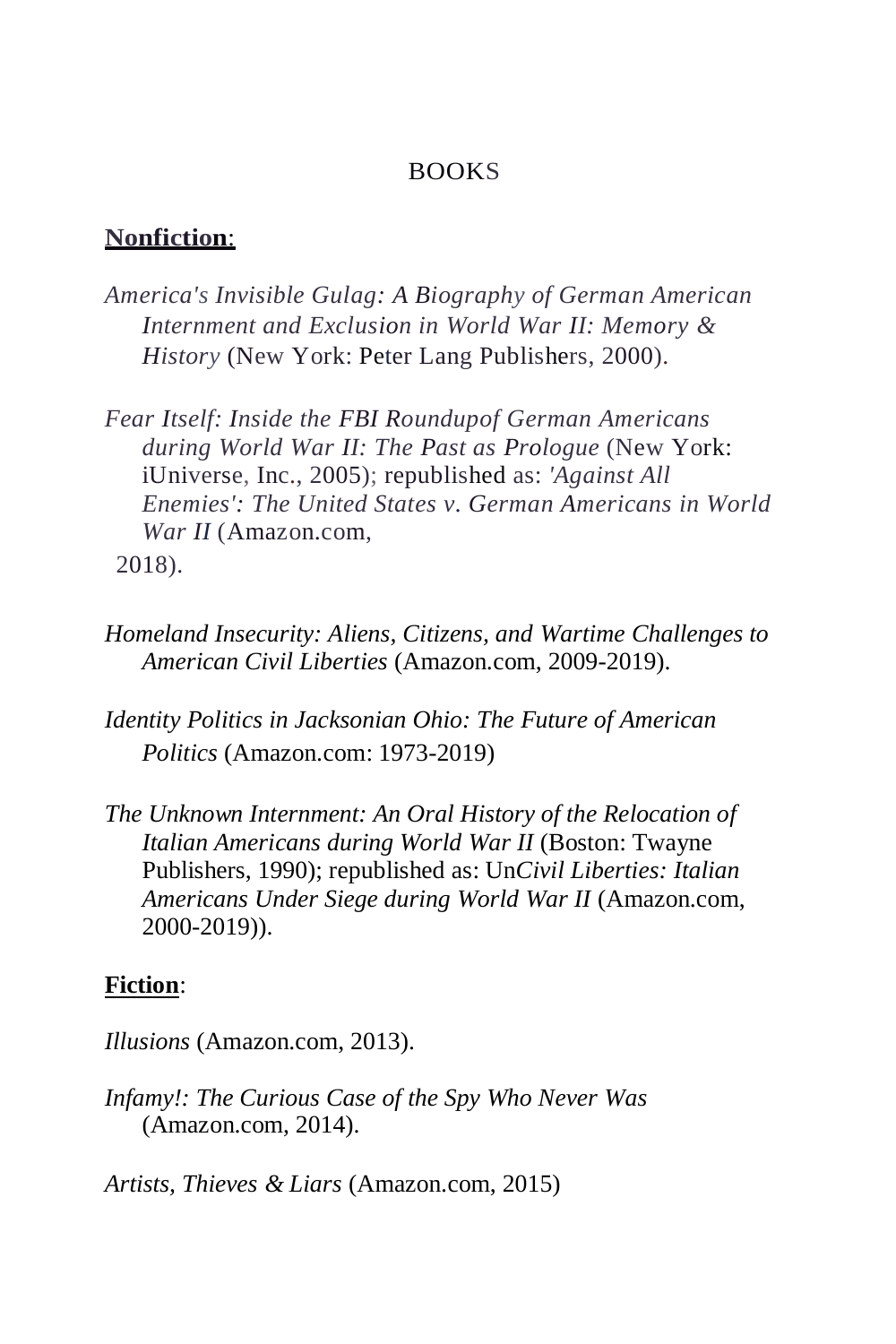- *Of Margaritas, Piña Coladas & Mint Juleps: An Improbable Bicycle Journey Tests a Man's Grit* (Amazon.com, 2016).
- *The Watch Man* (Amazon.com, 2017)
- *Starfish: The Peculiar Odyssey of Charlie Rich* (Amazon.com, 2018),

# JOURNAL & ANTHOLOGY ARTICLES/BOOK CHAPTERS

- "General John DeWitt and the Proposed Internment of German and Italian Aliens during World War II," *Pacific Historical Review*  57 (Nov. 1988): 407–38.
- "Politicians, Issues, and Voter Preference in Jacksonian Ohio: A Critique of an Interpretation," *Ohio History* 86 (Summer 1977): 155–70.
- "The Deportation of Latin American Germans, 1941-1947: Fresh Legs for Mr. Monroe's Doctrine," *Yearbook of German-American Studies* 32 (1997): 117–42.
- "The Bank Wars, the Idea of 'Party,' and the Division of the Electorate in Jacksonian Ohio, *Ohio History* 88 (Summer 1979): 253–76.
- "The Relocation of Italian Americans during World War II," 199– 213, in *Struggle and Success: An Anthology of the Italian Immigrant Experience in California*, ed. by Paola A. Sensi-Isolani and Phyllis Cancilla Martinelli (New York: Center for Migration Studies, 1992).
- "The Relocation of Italian Americans in California during World War II," 39–54, in *Una Storia Segreta: The Secret History of Italian American Evacuation and Internment during World War II, ed. by Lawrence DiStasi (Berkeley: Heyday Books,* 2001).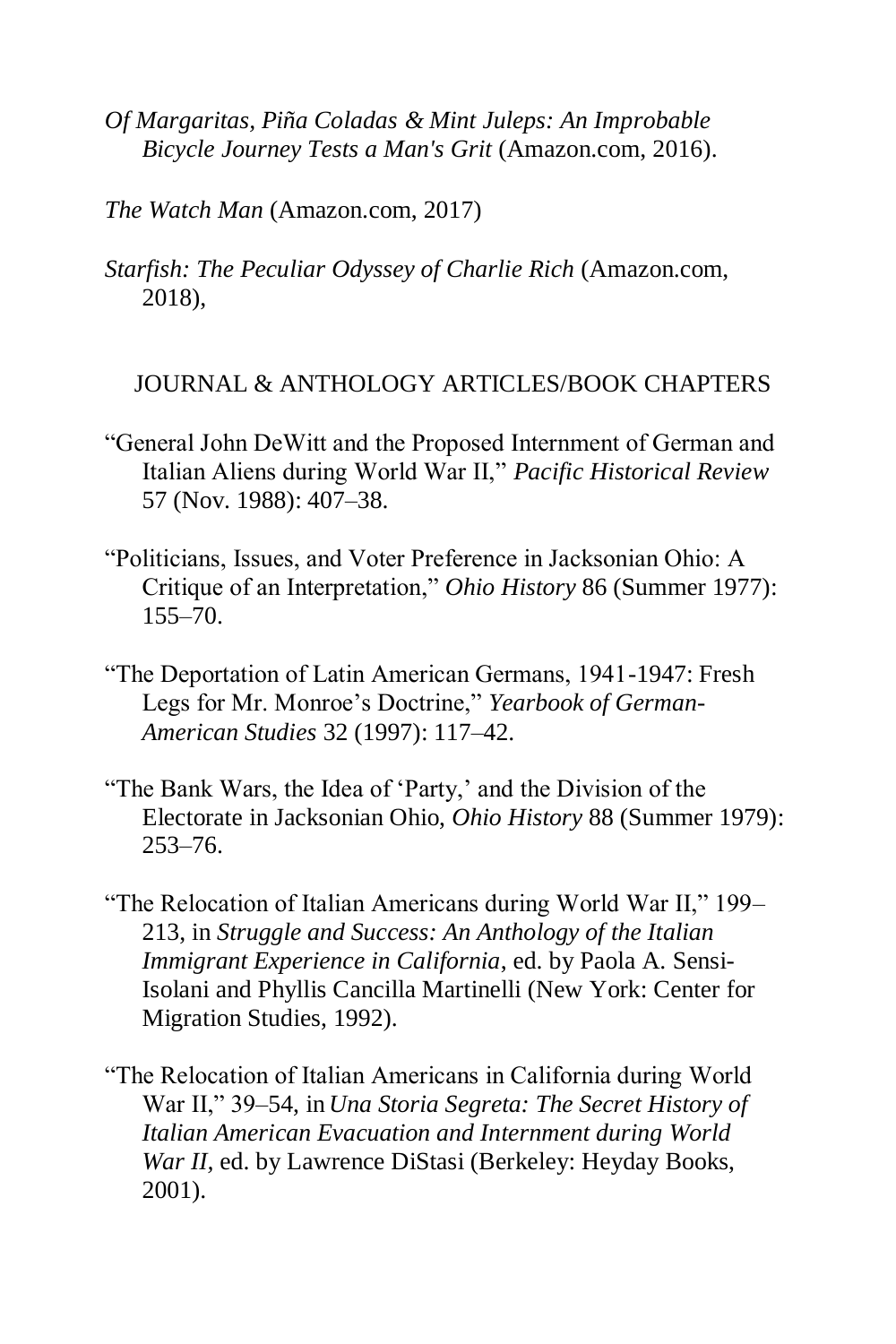# CONFERENCES & PRESENTATIONS

- **Presenter**: "The Relocation of Italian Americans in California during World War II." American Italian Historical Association, Annual Conference, November 1989, San Francisco, CA.
- **Chair/Commentator**: "The Status of 'Enemy Aliens' during World War II," Pacific Coast Branch, American Historical Association, Annual Conference, Kona, Hawaii, August 1991.
- **Chair**: "Stories from the Streets: Police, Social Workers, and Activists," Oral History Association, Annual Conference, New Orleans, September 25–28, 1997.
- **Presenter**: "The Relocation of Italian American Fishermen from Monterey County, California, during World War II," Festa Italia, Monterey, CA, September 1999.
- **Chair and Presenter**: "The Relocation of Italian Americans during World War II," American Italian Historical Association, Annual Conference, Chicago, October 2002.
- **Presenter:** "Uncovering the Myths about Italian-American Relocation," National Council for History Education, Conflict and Cooperation in History Conference, Pittsburgh, PA, April 2005.
- **Keynote**: "Alien Enemy Control Program: Overview," Hidden Histories of World War II: A Conference on Enemy Alien Restrictions and Internment, San Mateo CA, April 28, 2007.
- **Presenter**: "Thoughts on Enemy Alien Internment," Ft. Lincoln Planning Conference, Bismarck, ND, May 10–June 2, 2010.

NUMEROUS BOOK REVIEWS...